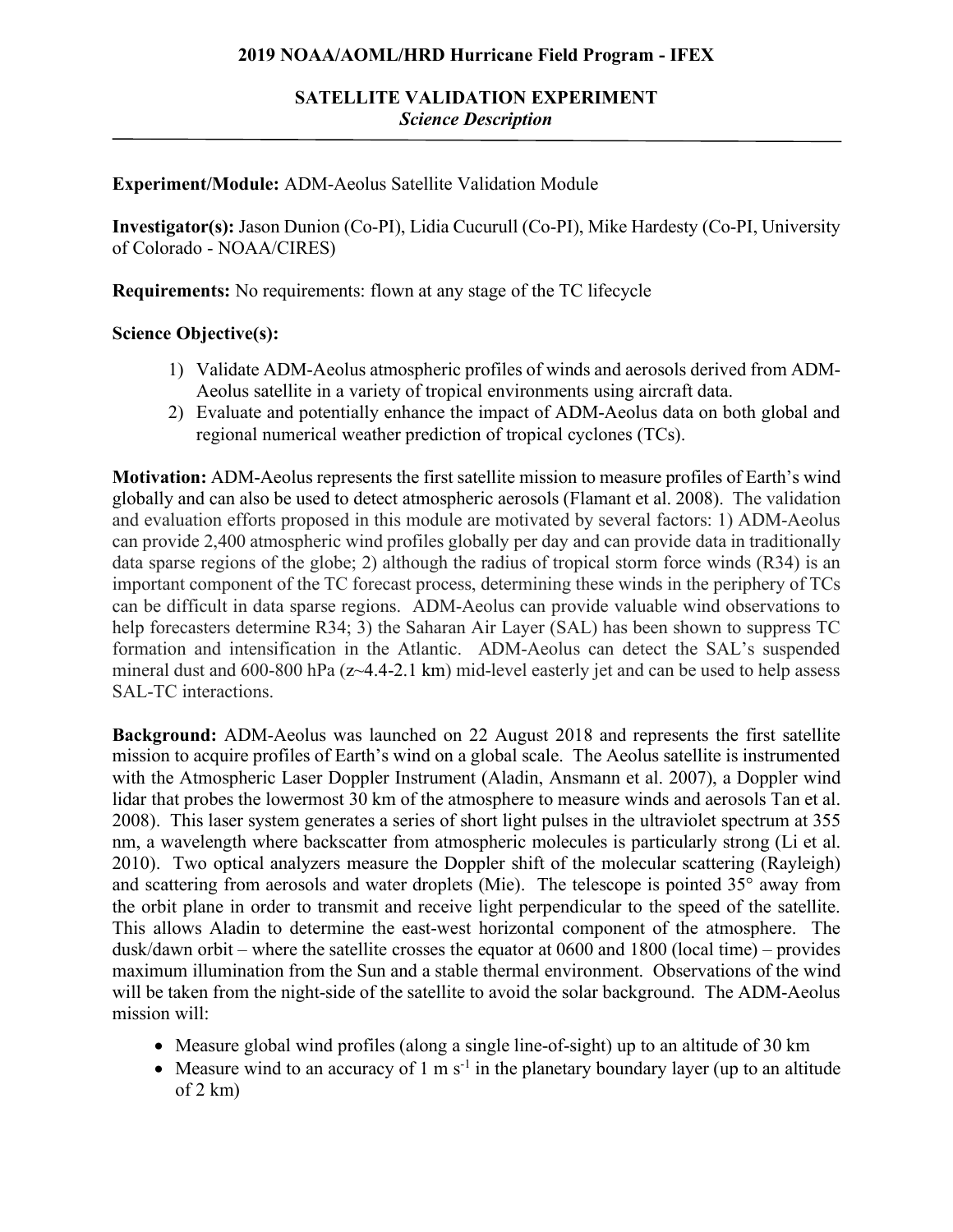- Measure wind to an accuracy of 2 m s<sup>-1</sup> in the free troposphere (up to 16 km)
- Determine the average wind velocity over  $\sim$  100 km along-track footprints (for cross-track, measurements are line-of site)

## **Hypotheses:**

- 1. ADM-Aeolus can provide valuable wind profiles in the peripheral TC environment from just outside the TC inner core (i.e.,  $R \sim 80$  n mi/150 km) to the radius of tropical storm force (34 kt) winds (R~125 n mi/230 km for Atlantic hurricanes).
- 2. ADM-Aeolus can detect the mid-level easterly jet  $\sim 600-800$  hPa  $(z \sim 4.4-2.1 \text{ km})$  and suspended mineral dust [surface to  $\sim$ 500 hPa (z $\sim$ 5.9 km)] associated with SAL outbreaks.
- 3. Reference wind and aerosol profiles obtained from aircraft observations in partly cloudy scenes can be used to assess the representativeness of ADM-Aeolus wind measurements and the effectiveness of ADM-Aeolus processing algorithms to correct for effects of clouds, as well as to infer error characterization of the satellite retrievals.
- 4. Observing System Experiments (OSEs) can be used to evaluate and potentially enhance the impact of ADM-Aeolus data on both global and regional numerical weather prediction with an emphasis on hurricanes.

# **Aircraft Pattern/Module Descriptions (see** *Flight Pattern* **document for more detailed information):**

This is a break-away module that includes an underflight of an ADM-Aeolus ascending or descending orbital pass. Since ADM-Aeolus is in low Earth orbit, timing of this module will vary depending on the location of the target area, but for reference: in order to limit solar contamination, the satellite crosses the equator at  $\sim 0600$  LST (descending pass) and  $\sim 1800$  LST (ascending pass). Also, since the Aladin lidar instrument is aimed 35° from nadir and 90° to the satellite track (on the side away from the Sun), underflights of ADM-Aeolus will require an offset of 125 n mi (230 km) to the east (west) of nadir for ascending (descending) passes.

**P-3 Module 1:** This is a break-away module that includes an underflight of ADM-Aeolus. The module requires a straight-line leg, the timing, location and length of which will be coordinated by the Co-PIs before the mission. During the satellite underflight, sampling will include a series of GPS dropsondes, as well as P-3 Doppler Wind Lidar (DWL) and tail doppler radar (TDR) measurements. DWL scanning modes will be determined by the P-3 flight level. This module can also be conducted during ferries to/from the target of interest.

**G-IV Module 1:** This is a break-away module that includes an underflight of ADM-Aeolus. The module requires a straight-line leg, the timing, location and length of which will be coordinated by the Co-PIs before the mission. During the satellite underflight, sampling will include a series of GPS dropsondes. This module can also be conducted during ferries to/from the target of interest.